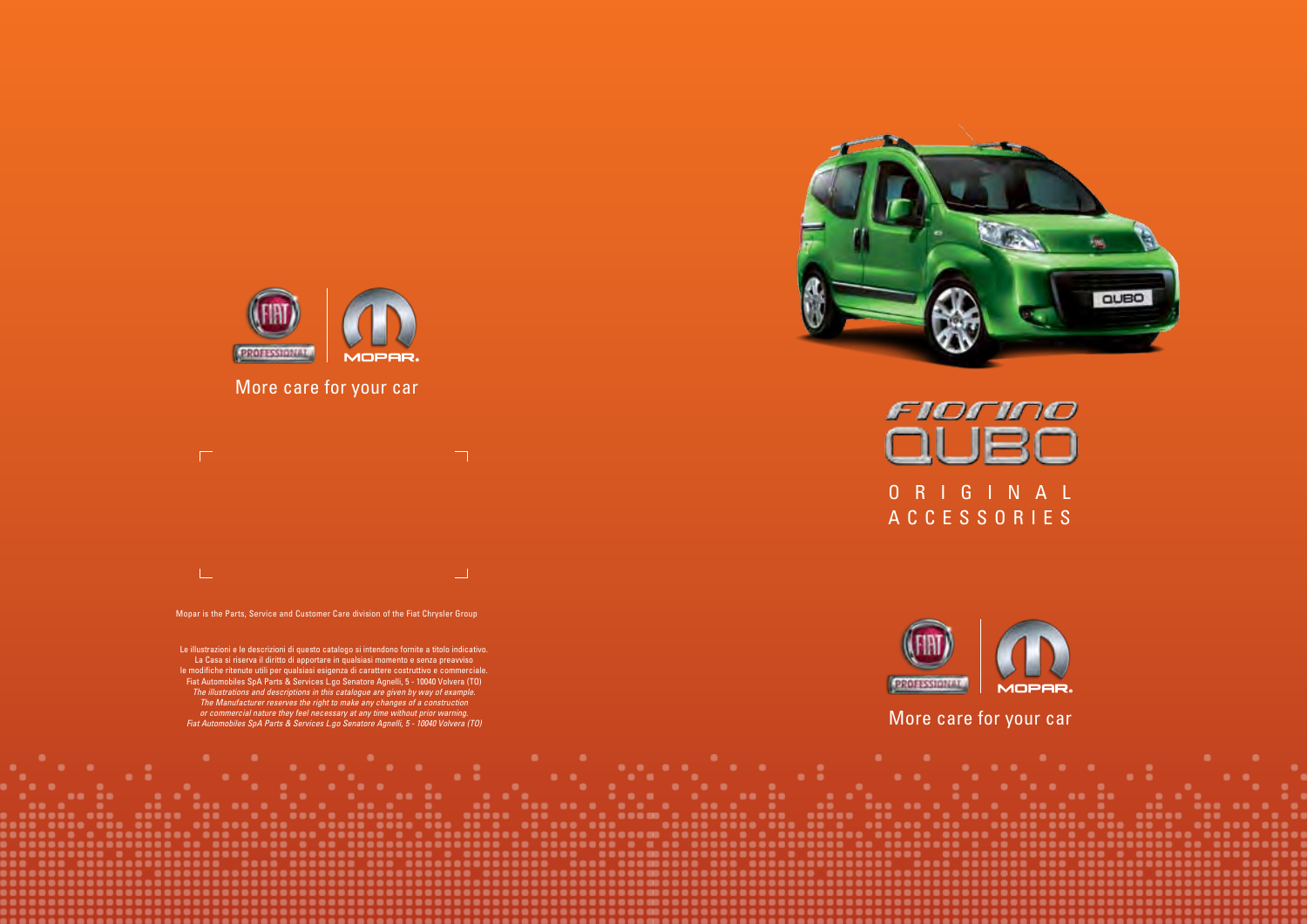

# **Utility**



**fiorino - cesta portabagagli** *fiorino - Luggage rack*

In acciaio verniciato completa di rullo di caricamento Portata 80 Kg. *Painted steel complete with loading roller. 80 kg capacity.*





### **\*gancio traino fisso Professional** *Professional fixed tow hook*

Massa rimorchiabile max 1300 Kg. *Max trailer weight: 1300 kg.*

**DIS . 50901925**

#### **\*gancio traino fisso** *Fixed tow hook*

Massa rimorchiabile max 1300 Kg. *Max trailer weight: 1300 kg.*

**DIS . 50901968**

**\*cavi di connessione per gancio traino** *Tow hook connection cables*

A 7 poli. *7 pin.*

(FIRT)

**DIS . 1358655080**

A 7/13 poli. *7/13 pin.*

**DIS . 1358653080** 

A 13 poli. *13 pin.*

**DIS . 1358656080**

A 7+7 poli. *7+7 pin.*

**DIS . 1358657080**

**fiorino - KIT 3 BARRE TRASVERSALI** *fiorino - 3 transverse bars kit*

In acciaio. Portata 90 Kg. *Steel. 90 kg capacity.*

**DIS . 50902498**

**GANCIO DI TRAINO ESTRAIBILE** *Removable tow hook*

Massa rimorchiabile max 1300 Kg. *Max trailer weight: 1300 kg.*



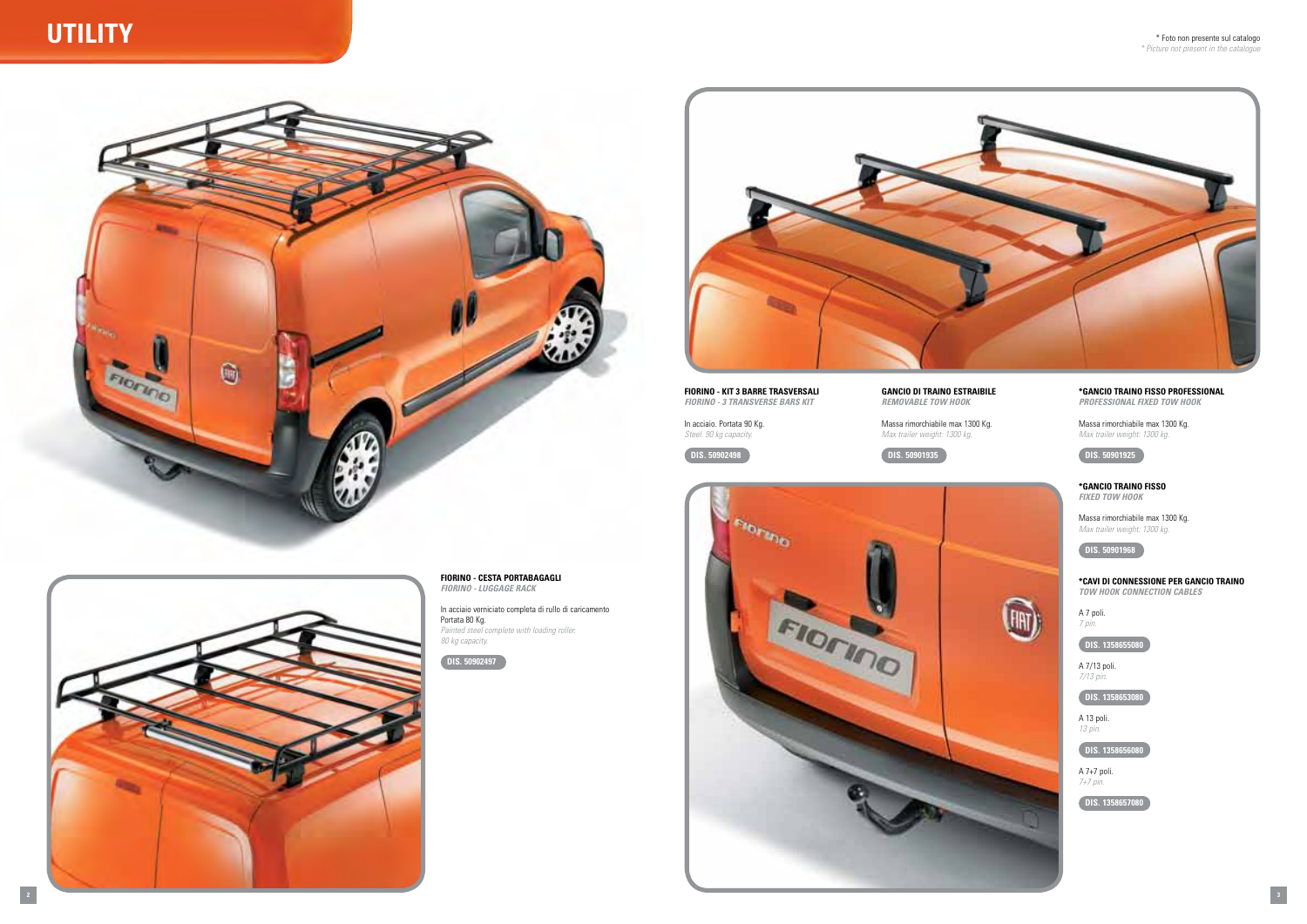

# \* Foto non presente sul catalogo

*\* Picture not present in the catalogue*



# **comfort & freetime**

**B** *Kick Plates*

## **Supporto per Smartphone**

*Smartphone holder* 

**DIS. 50901703**

Personalizzato Qubo. *Feature the Qubo Logo.*

**DIS. 50902358**

#### **kit tappeti in velluto**  *Carpet Mats*

Composta da 3 pezzi: 2 anteriori + 1 posteriore. Con ricamo Qubo grigio su entrambi i lati. Per vetture guida sinistra.

*Composed by 3 mats: 2 front + 1 complete rear mat. Feature the Qubo Logo. For left hand drive vehicles.*

**DIS. 50902361**



# **Erogatore di fragranze**

*Air freshener* 

A batteria con 3 profumazioni incluse. *With 3 fragrances. Battery operated.*

**DIS. 50902244**

### **Ricarica fragranza** *refill fragrance*

Blue Sky set di 2 blister. *Blue Sky set of 2 blisters.*

# **DIS. 50902266**

Green Sea set di 2 blister. *Green Sea set of 2 blisters.*

### **DIS. 50902267**

Orange Sunset set di 2 blister. *Orange Sunset set of 2 blisters.*

**DIS. 50902268**



*Embellishment Kit for speaker system*

Per Qubo.

*For Qubo.*

**DIS. 50902357**

**Kit mostrine per bocchette aria laterali** *Embellishment Kit for Air System*

> Per Qubo. *For Qubo.*

**DIS. 50902359**

# **Kit 4 Mostrine Tweeter Specchi Esterni Montanti Porte**

*Embellishment Kit for tweeter and mirror controlls*

> Per Qubo. *For Qubo.*

**DIS. 50902356**



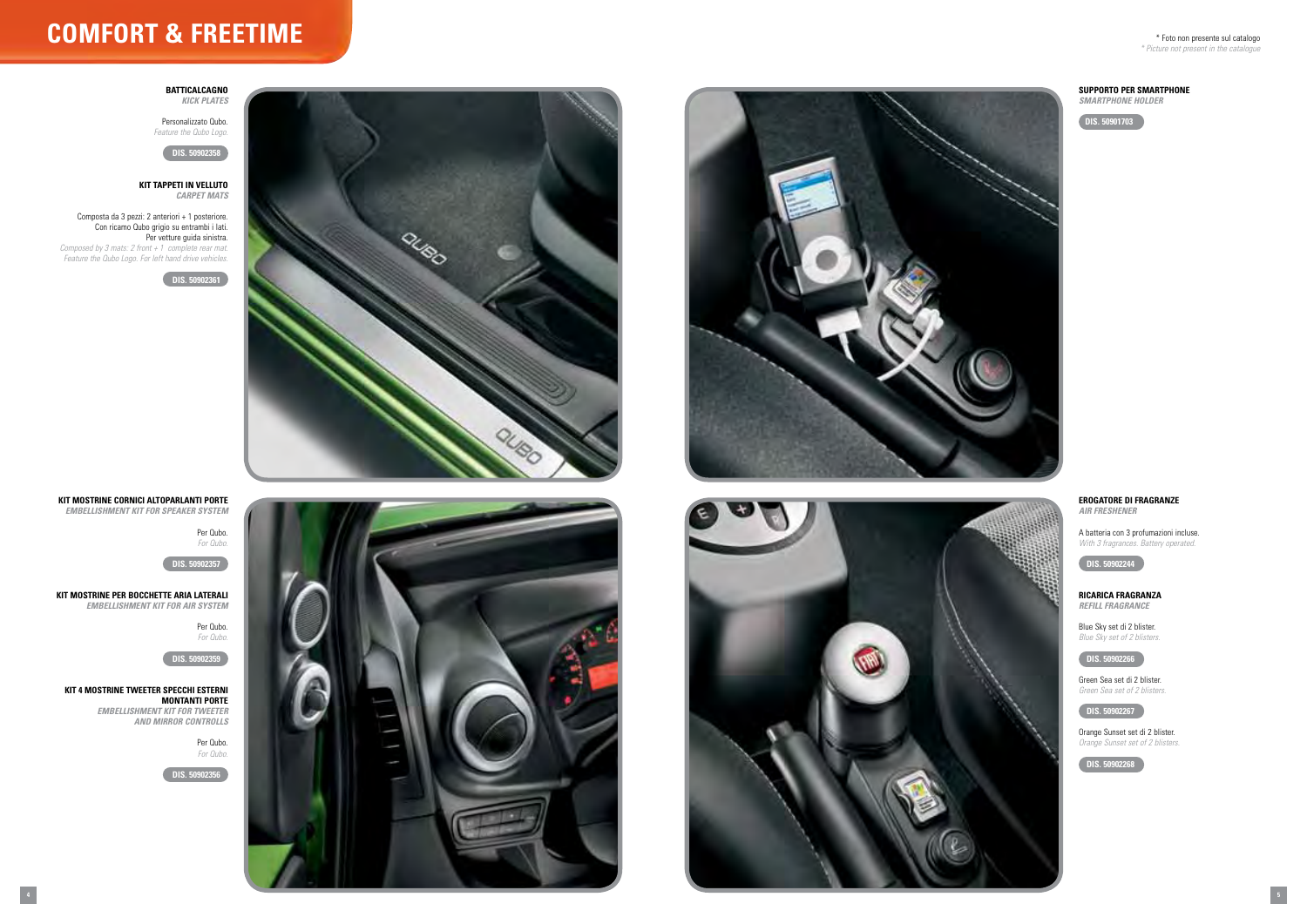





# \* Foto non presente sul catalogo

*\* Picture not present in the catalogue*



# **comfort & freetime**

**kit tappeti in gomma ANTERIORI** *Front rubber mat kit*

Personalizzato con logo Fiorino. Per vetture guida sinistra. *Feature the Fiorino Logo. For left hand drive vehicles.*

**DIS. 50901919**

**\* kit Tappeti in velluto anteriori** *Front velvet mat kit*

Personalizzato con logo Fiorino. Per vetture guida sinistra. *Feature the Fiorino Logo. For left hand drive vehicles.*



**\* kit Tappeti in velluto anteriori e posteriori** *Front and rear velvet mat kit*

Personalizzato con logo Fiorino. Per vetture guida sinistra. *Feature the Fiorino Logo. For left hand drive vehicles.*

**DIS. 50901923**



2 pezzi. *2 covers.*

**DIS. 50901918**

**\* CONTENITORE VANO BAULE** *Rubber boot protection*

> Per Fiorino Combi. *For Fiorino Combi.*

**DIS. 50901927**





**RETI SU PANNELLO PORTA POSTERIORE** *Rear door panel nets*

> Fiorino. *For Fiorino.*

**DIS. 50901896**

#### **RETE DIVISORIA Per Cani** *Dog separation net*

#### Obbligatoria per il trasporto di animali. Installazione rapida.

*A genuine FIAT Qubo Separation Grille / Dog Guard for the luggage compartment. Compulsory for transporting animals. Quick fix..*



# **Rete trattenimento oggetti su piano bagagli**

*Luggage retaining net*

**DIS. 50902151**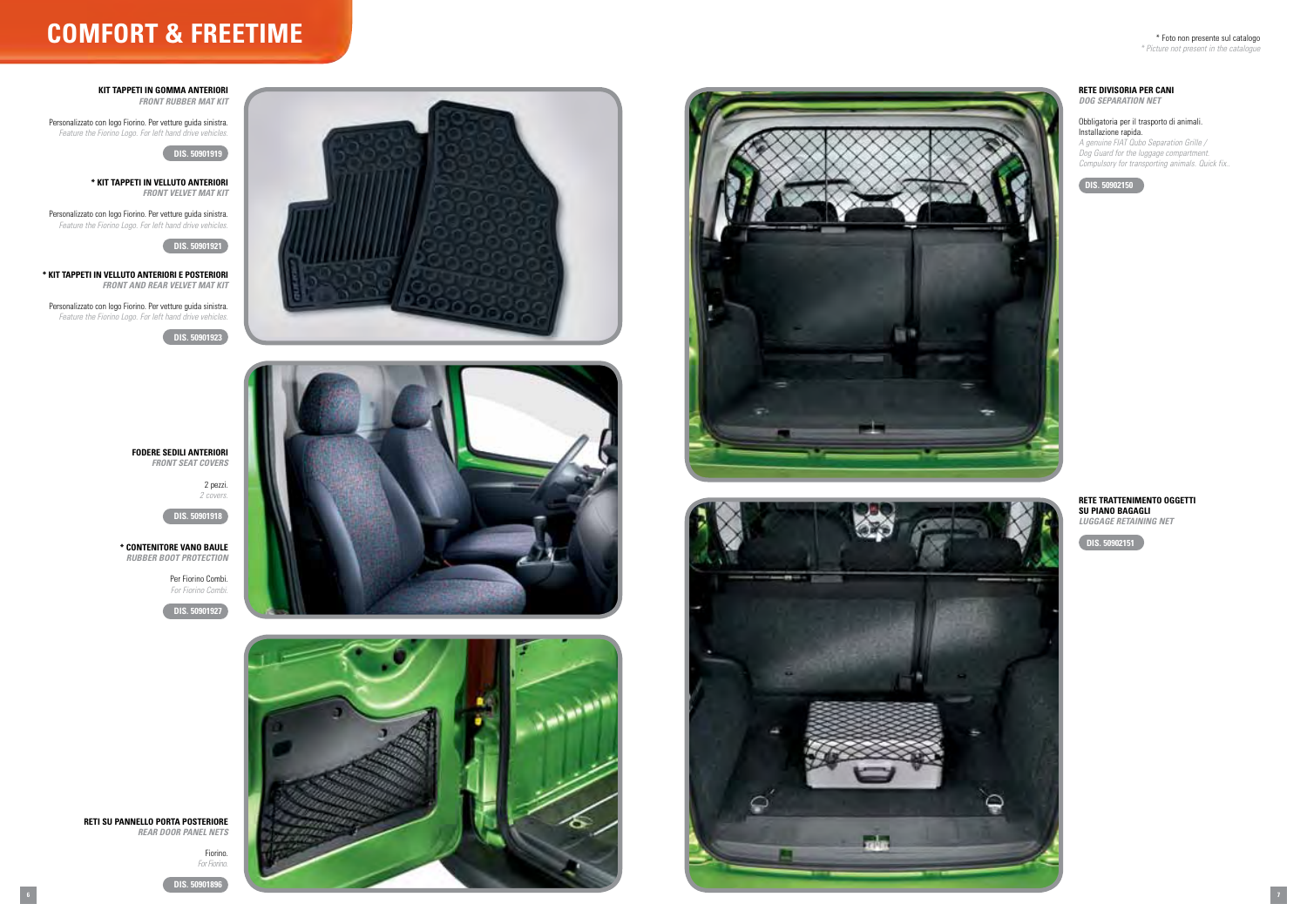# **comfort & freetime**



# **PORTA CANOA** *Kayak Carrier*

Per Qubo. Vincolato alle barre trasversali 50902133. *For Qubo. To be fitted directly in the roof bars 50902133.*

# **DIS. 71805326**

**PORTA bici**  *bike Carrier* 

Vincolato alle barre trasversali 50902133. *To be fitted directly in the roof bars 50902133.*

## **DIS. 71805771**

**\* PORTA BICI SU GANCIO TRAINO** *Bike carrier fitted on tow bar* 

> Linea top in alluminio. *Top aluminium. To be fitted directly in the roof bars 50902133.*

### **BARRE PORTATUTTO** *Roof Bars*

# **DIS. 50902782**

#### **Portawindsurf** *Portawindsurf*

#### **Adattatore per Portasci** *SKI CARRIER ADAPTOR*

Vincolato alle barre trasversali 50902133.



**DIS. 50900822**





### **BOX DA TETTO 360L** *360L Cargo box*

Composto da barre portatutto, box da tetto 490L, tavola di snowboard NITRO e zaino porta tavola NITRO e stickers Nitro (sulle le fiancate, baule e box da tetto). *Composed by roof bars, roof box 490L, Nitro snowboard, Nitro backpack and personalized Nitro stickers for back and lateral doors (lower position).*

**DIS. 71806656**









Per barre longitudinali. *For Longitudinal Bars.*



**BOX DA TETTO 360L**<br> **DISOL CARGO BOX**<br> **Box contenitore da tettor sistema di apertura**<br> **DISOL CARGO BOX**<br> **Box contenitore da tettor islands**<br> **DIS. 71805131**<br> **Roof cargo container nimetally in the roof bar,**<br> **DIS. 718** Box contenitore da tetto realizzato in ABS Brushed Graphite con sistema di apertura dual side. Chiusura di sicurezza e logo Fiat posteriore. Misure: cm 195x80x40. Capacità: l 490. Vincolato alle barre trasversali 50902133. *Roof cargo container made of graphite grey ABS with dual side open system. With security lock and rear Fiat Logo. Measures: cm 195x80x40. Capacity: l 490. To be fitted directly in the roof bars 50902133.*

Per portasci 3 paia 71803100. *For ski carrier 71803100.*



Per portasci 4 paia 71803106. *For ski carrier 71803106.*

**DIS. 71803196**

**Deflettori laterali anteriori** *Wind deflectors*

DIS. 50901915

Box contenitore da tetto realizzato in ABS grigio chiaro con sistema di apertura dual side. Chiusura di sicurezza e logo Fiat posteriore. Misure: cm 160x80x40. Capacità: l 360. Vincolato alle barre trasversali 50902133. *Roof cargo container made of light grey ABS with dual side open system. With security lock and rear Fiat Logo Measures: cm 160x80x40. Capacity: l 360. To be fitted directly in the roof bars 50902133.*



### **Box da tetto 490L** *490L Cargo box*





*Ski carrier* 

3 paia di sci o 2 snowboard. Vincolato alle barre trasversali 50902133. *For 3 pairs of ski or 2 snowbords. To be fitted directly in the roof bars 50902133.*

# **DIS. 71803100**

4 paia di sci o 2 snowboard. Vincolato alle barre trasversali 50902133. *For 4 pairs of ski or 2 snowbords. To be fitted directly in the roof bars 50902133.*

# **DIS. 71803106**